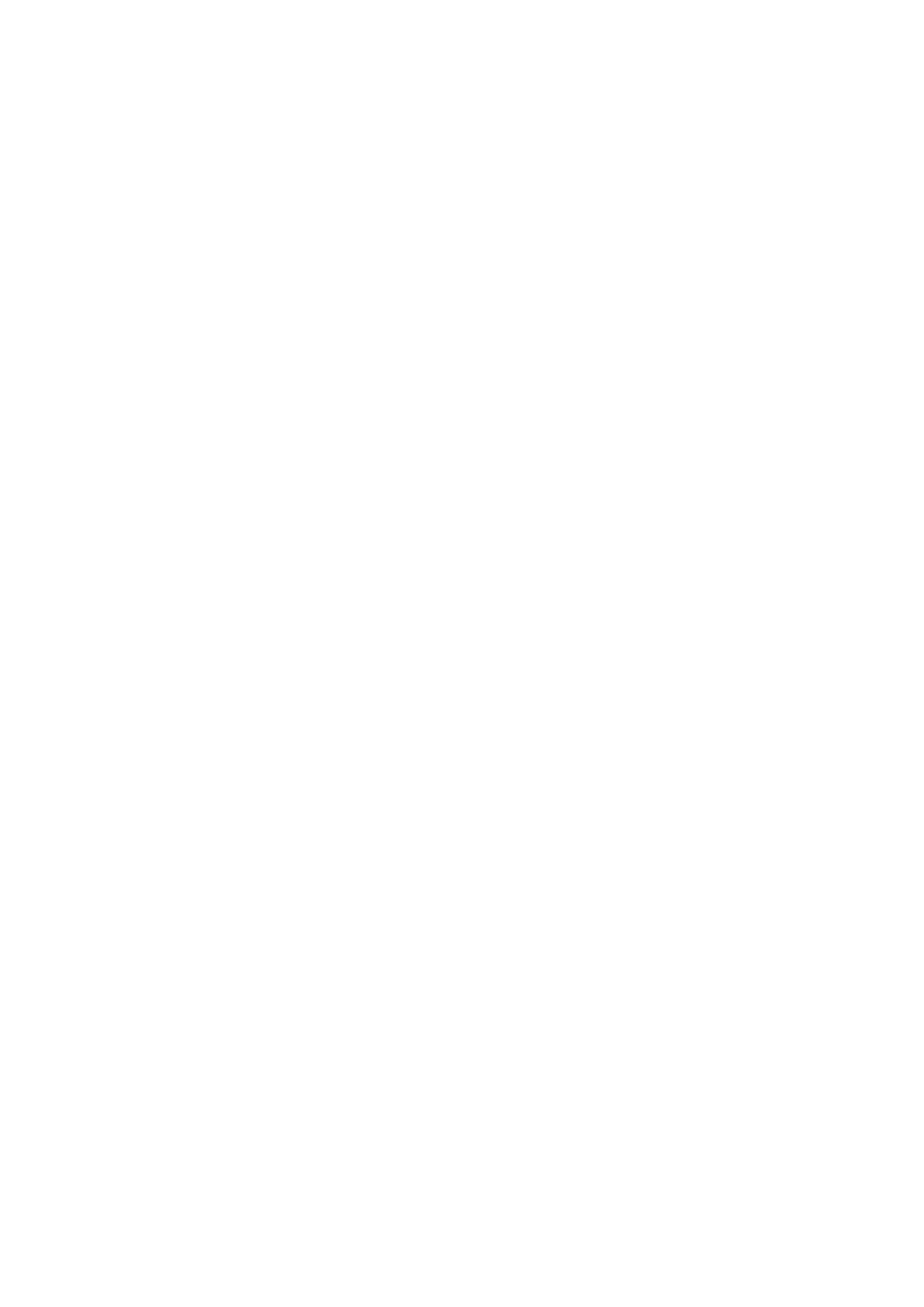## **Contents**

|                                                                                             | 1              |
|---------------------------------------------------------------------------------------------|----------------|
| Present and Future of adaptive, parallel, geometric multigrid in deal.II                    | $\mathbf{1}$   |
| Accelerating augmented and deflated Krylov space methods for convection-diffusion prob-     | 1              |
| Coupling a temperature field to level set advection in a Stefan phase change problem        | 2              |
|                                                                                             | $\overline{c}$ |
| Integration and application of symbolic and automatic differentiation frameworks in deal.II | 3              |
| CFL: A domain-specific language for simplifying integration kernels                         | $\mathfrak{Z}$ |
| Fluid-Structure Interaction: simulating the cavitation phenomenon                           | $\overline{4}$ |
| Model Order Reduction and Computational Homogenisation of Magnetorheological Elas-          | $\overline{4}$ |
|                                                                                             | 5              |
|                                                                                             | 5              |
| Creative freedom for computational mesh generation in deal.II                               | 6              |
|                                                                                             | 7              |
| Multilevel solver for discontinuous viscosity Stokes problem                                | $\overline{7}$ |
|                                                                                             | 7              |
| Algorithms and data structures for matrix-free finite element operators with MPI-parallel   | 8              |
| Numerical Approximation of the Integral Fractional Laplacian                                | 8              |
| deal.II interface with CAD date structures: description, results and open issues            | $\overline{9}$ |
|                                                                                             | - 9            |
|                                                                                             | 10             |
| deal.II interface with CAD date structures: description, results and open issues            | 10             |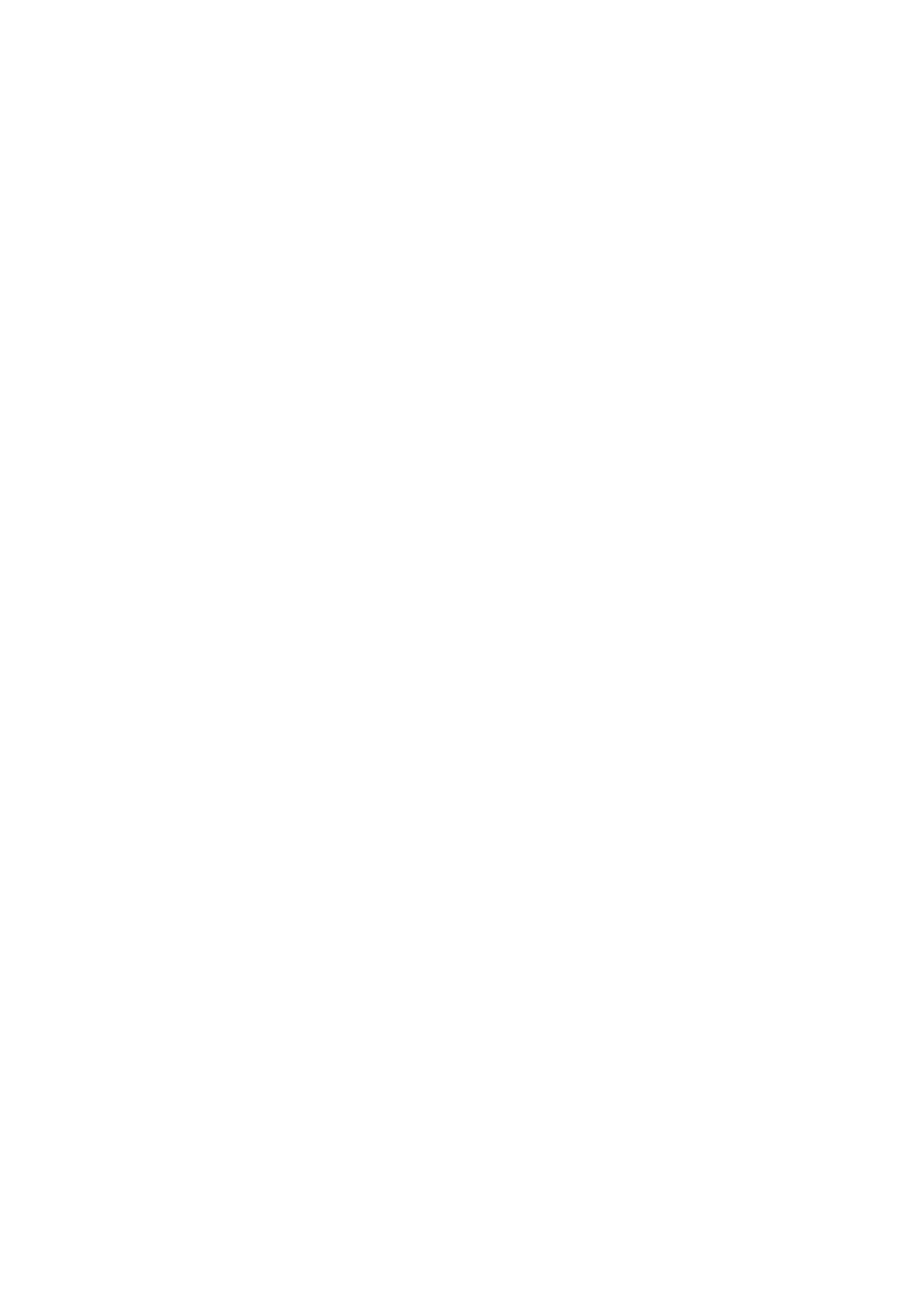#### <span id="page-4-0"></span>**Keynotes** / **0**

## **Welcome remarks. Past and future of deal.II**

**Author:** Wolfgang Bangerth<sup>1</sup>

<sup>1</sup> *Colorado State University*

**Corresponding Author:** bangerth@colostate.edu

deal.II is now 20 years old. I'll give a brief overview of how it started, how it has developed, and where I see it going in the future. This includes both the technical side and, in particular, the social side: deal.II is not just a software project, but also a community of developers and users.

<span id="page-4-1"></span>**Keynotes** / **8**

## **Present and Future of adaptive, parallel, geometric multigrid in deal.II**

**Author:** Timo Heister<sup>1</sup>

Co-authors: Guido Kanschat<sup>2</sup>; Martin Kronbichler<sup>3</sup>; Thomas Clevenger<sup>1</sup>

<sup>1</sup> *Clemson University*

<sup>2</sup> *Heidelberg University*

3 *TU Munich*

**Corresponding Author:** heister@clemson.edu

Multigrid methods are the only known approach to efficiently solve large linear systems for solving PDEs by having runtime cost proportional to the number of unknowns. Algebraic multigrid methods construct a hierarchy of problems from the system matrix, while geometric multigrid methods use the mesh hierarchy and system matrices from each level of this hierarchy.

While algebraic multigrid methods have been successful in the past and are still the method of choice for large problems in deal.II, they have several disadvantages over geometric multigrid methods when implemented in a matrix-free version: First, scaling to more than a few thousand cores is limited due to the large setup cost. Second, the low arithmetic intensity does not lend itself to modern architectures. Third, implementation of multithreading is difficult. Fourth, the matrices consume large amounts of system memory.

Here we present the current status of adaptive, parallel, geometric multigrid how it is implemented in deal.II. Several numerical tests demonstrate the approach. Finally, we will close with future plans.

<span id="page-4-2"></span>**Contributed talks** / **13**

## **Accelerating augmented and deflated Krylov space methods for convection-diffusion problems**

**Author:** Giuseppe Pitton<sup>1</sup>

**Co-author:** Luca Heltai <sup>1</sup>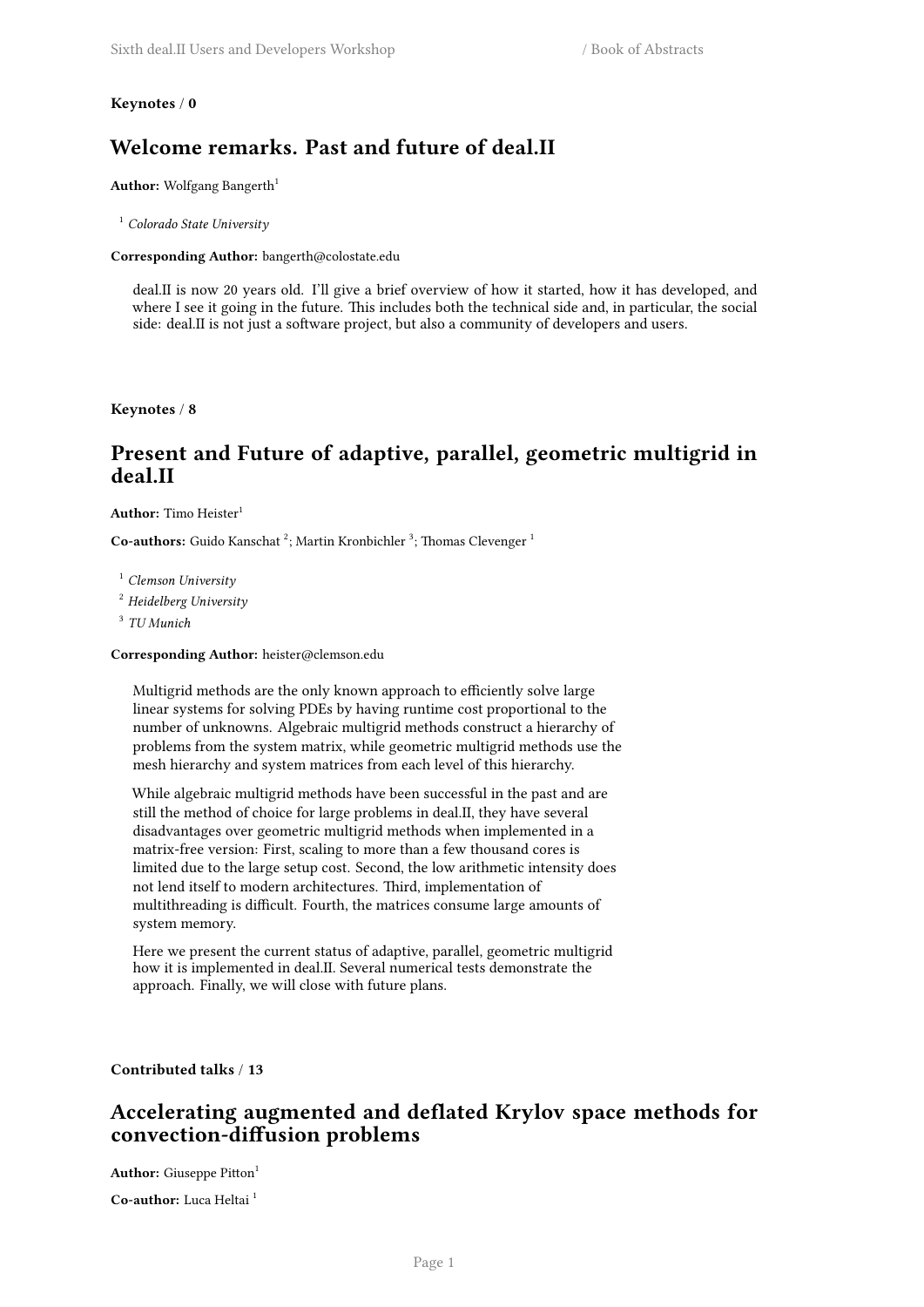1 *SISSA*

#### **Corresponding Author:** gpitton@sissa.it

In this talk I will recall some basic notions of augmented and deflated Krylov space methods for the iterative solution of linear systems.

Then I will discuss a few strategies to apply these techniques to the solution of linear systems coming from nonlinear scalar convection-diffusion equations.

A simple back-of-the-envelope analysis allows to argue that in some cases it may be convenient to exploit alternative recycling strategies based on the SVD selection of previous solutions, and this conclusion is corroborated by numerical tests based on Finite Element and Spectral Element discretisations.

<span id="page-5-0"></span>**Contributed talks** / **11**

## **Coupling a temperature field to level set advection in a Stefan phase change problem**

Author: Sean McGovern<sup>1</sup>

1 *Forschungszentrum Juelich*

#### **Corresponding Author:** s.mcgovern@fz-juelich.de

Given the context of distributed parallelism, the purpose of this contribution is to consider a solution procedure to the classical Stefan phase change problem, an example of a free boundary problem. In the Stefan problem, the interface between water and ice moves through a domain as the ice melts due to a heat source. As an example of an interface problem, we choose to apply the level set method to implicitly track the evolution of the ice/water interface. The diffusive temperature equation must be solved over the whole domain while an evolving interface separates regions endowed with different material properties, i.e. specific heat of water and ice. The Gibbs-Thomson relation gives the discontinuity in the temperature field at the interface and the interface velocity is given by the jump in the heat flux.

To solve this kind of coupled nonlinear problem, we can 1) evolve the interface and 2) solve the temperature equation iteratively. The first is a hyperbolic advection equation and the second is parabolic. As is well-known, these require different solution tactics. We consider a setup for which an analytical solution exists.

The approach remains pedagogical as I would like to package this as a possible tutorial step.

#### <span id="page-5-1"></span>**Contributed talks** / **18**

### **Deal.II in cosmic ray propagation**

 $\mathbf{Authors:}~\mathrm{Alberto~Sartori}^{1};\mathrm{Jiaxin~Wang}^{1};\mathrm{Luca~Heltai}^{1};\mathrm{Piero~Ullio}^{2}$ 

1 *SISSA*

<sup>2</sup> *Astroparticle Physics Group, SISSA*

#### **Corresponding Author:** jiwang@sissa.it

Cosmic ray propagation in fluid approach can be described as a PDE system,

which lives in 6D spatial-spectral space.

In our project, we attempt to build up a solver for such a system,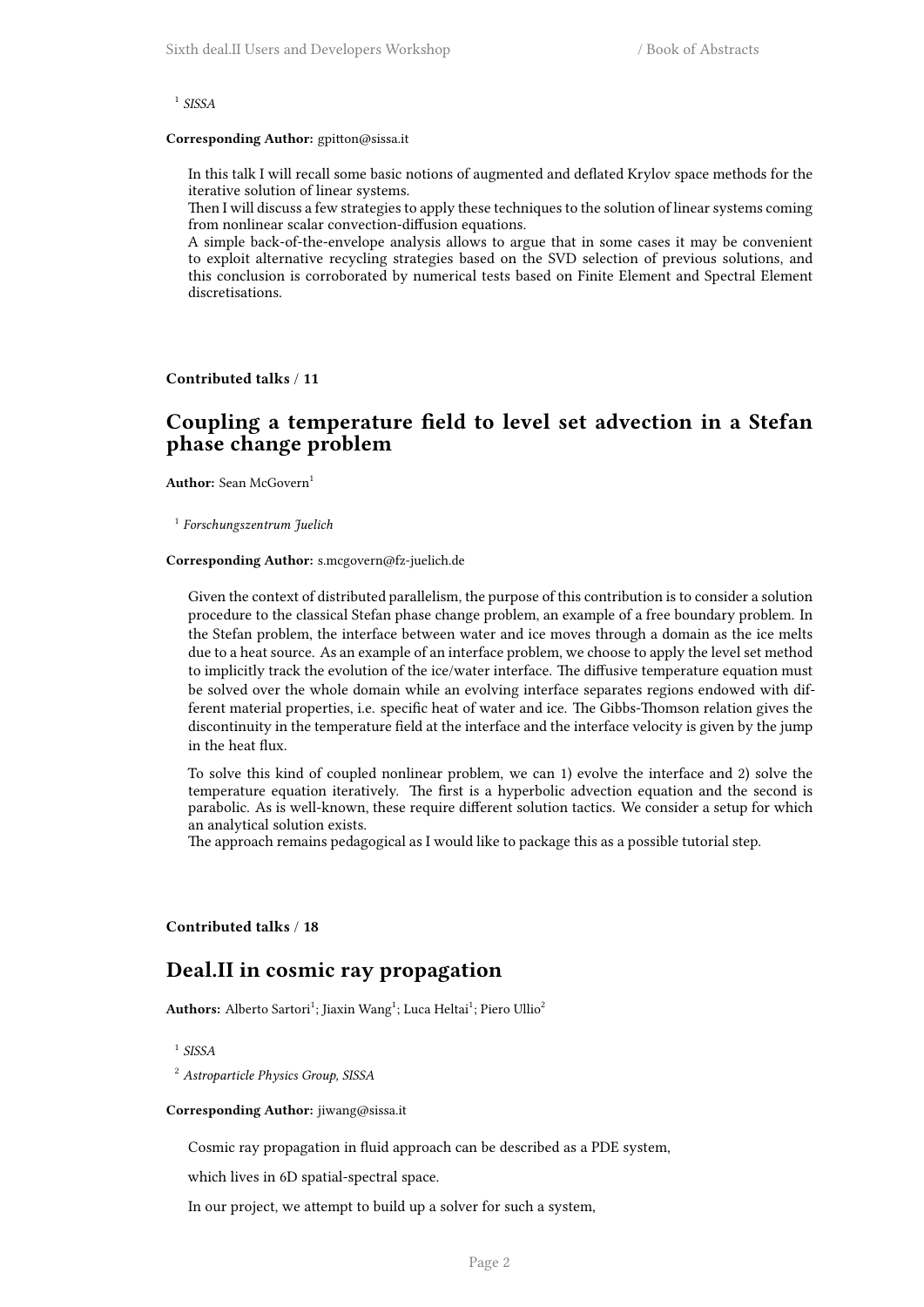by combining independent triangulation in two domains (spatial and spectral).

In this talk, I will present why and how we build this framework with Kronecker product.

**Keynotes** / **1**

## **Integration and application of symbolic and automatic differentiation frameworks in deal.II**

**Author:** Jean-Paul Pelteret<sup>1</sup>

Co-authors: Andrew McBride<sup>2</sup>; Isuru Fernando<sup>3</sup>; Paul Steinmann<sup>4</sup>

<sup>1</sup> *Chair of Applied Mechanics, Friedrich-Alexander University Erlangen-Nuremberg*

<sup>2</sup> *University of Glasgow*

<sup>3</sup> *University of Illinois*

4 *Friedrich-Alexander University Erlangen-Nuremberg*

**Corresponding Author:** jean-paul.pelteret@fau.de

In recent years there has been a notable growth in research among fields involving coupled media, and in multi-physics problems in general. As the complexity of the physics describing the material loading and response increases, so does the time cost and sophistication of the computational tools used to analyse these problems both in the academic and industrial settings. Associated with this are further challenges, one example being that potential errors in implementation and subsequent numerical instabilities could be misinterpreted as physically plausible material instabilities.

Tools that automate differentiation are one mechanism to tackle the challenges of constitutive law and finite element formulation prototyping, development and validation. In this work we discuss the implementation of frameworks to perform assisted differentiation within the deal.II finite element library. We outline and discuss some of the challenges surrounding the integration of two algorithmic (automatic) and symbolic differentiation libraries within the pre-established tensor and finite element frameworks. Lastly, we discuss applications in the simulation of magnetorheological elastomers; these are smart, field-responsive composite materials that are of increasing interest in numerous industries. We demonstrate and benchmark the current implementation in the context of two problems, namely (i) a rate-dependent magnetic field-response constitutive law and (ii) homogenisation of representative volume element for a rate-independent magneto-rheological elastomer.

<span id="page-6-0"></span>**Keynotes** / **10**

## **CFL: A domain-specific language for simplifying integration kernels**

**Author:** Daniel Arndt<sup>1</sup>

**Co-author:** Guido Kanschat <sup>2</sup>

<sup>1</sup> *University Heidelberg*

<sup>2</sup> *Heidelberg University*

#### **Corresponding Author:** daniel.arndt@iwr.uni-heidelberg.de

There are several different ways of describing bilinear forms in deal.II. All of these require to describe the assembly loop inside the program. This talk discusses an approach for providing the assembly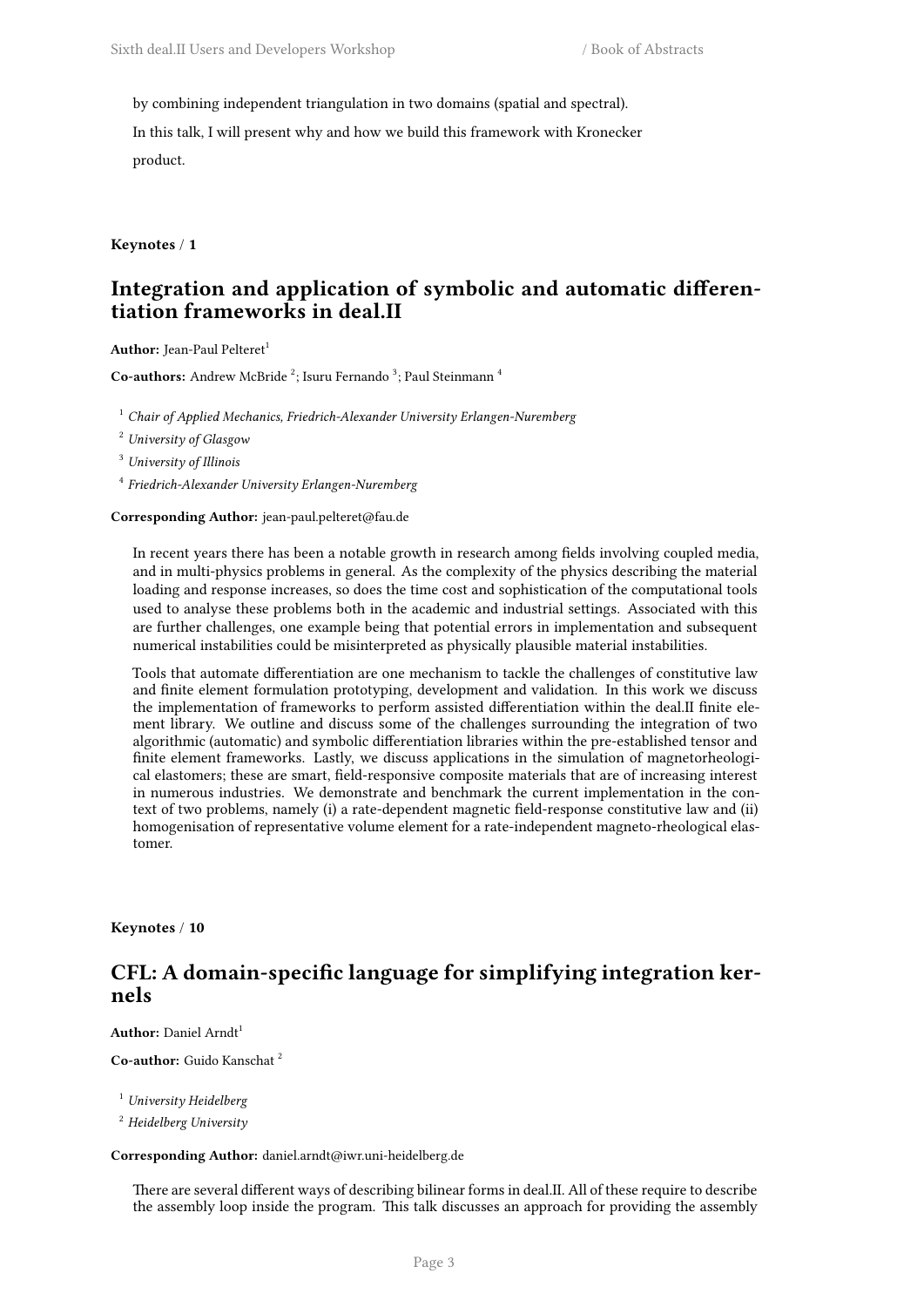operator from the outside using a domain-specific language.

In particular, this easily allows changing the backend used in the end. CFL also provides the possibility to generate the Newton linearization from a residual operator described in this language.

<span id="page-7-0"></span>**Contributed talks** / **14**

## **Fluid-Structure Interaction: simulating the cavitation phenomenon**

Author: Dario Abbondanza<sup>1</sup>

Co-authors: Carlo Massimo Casciola<sup>1</sup>; Francesco Magaletti<sup>1</sup>; Mirko Gallo<sup>1</sup>

1 *Sapienza University of Rome*

**Corresponding Author:** dario.abbondanza@uniroma1.it

It has been recently shown that a Diffuse Interface model is able to fully describe the dynamics of multiphase flows. In particular, the possibility of deriving a set of equations addressing the dynamic of the entire domain of simulation, makes it ideal to describe phenomena such as vapor bubble dynamics in a surrounding liquid. The model is able to capture surface tension effects, phase changes (condensation and evaporation) and even transitions to supercritical conditions, bubble collapse stages and the related shock-wave emissions. The diffuse interface model is intrinsically multiscale, enabling the study of all the characteristic size of the bubbles (from nm up to mm of radius) and the typical frequencies of evolution (of order 1-100 MHz). Moreover, the numerical simulations gives access to all the fields, anywhere in the domain, in particular predicting the pressure and thermal loads on the nearby solid walls.

A main application we are interested in is the cavitation phenomenon (implosion of vapor bubbles near solid surfaces), in order to take advantage of the high mechanical stresses (for biomedical applications, e.g.) or prevent them (to reduce or prevent structural damages). A full understanding of this complex phenomena requires, on one hand, a full description of the fluid part, and on the other hand, a suitable modeling of the solid dynamics with particular attention to plasticity and damage analysis. In this context, the use of the deal.II library could help thanks to its ability in automatically refining the mesh (i.e. in solving the smallest scales involved in the dynamics), and thanks to the large implementation possibility, already offered from the structural point of view, in terms of plasticity models.

<span id="page-7-1"></span>**Contributed talks** / **16**

## **Model Order Reduction and Computational Homogenisation of Magnetorheological Elastomers**

Author: Benjamin Brands<sup>1</sup>

Co-authors: Denis Davydov<sup>2</sup>; Julia Mergheim<sup>1</sup>; Paul Steinmann<sup>1</sup>

1 *Friedrich-Alexander-Universität Erlangen-Nürnberg*

2 *Friedrich-Alexander University Erlangen-Nuremberg*

#### **Corresponding Author:** benjamin.brands@fau.de

The mechanical response of magnetorheological composites is highly affected by an applied magnetic field. Since a generally valid constitutive law does not exist for such heterogeneous materials, multiscale techniques like computational homogenisation are commonly used to approximate effective macroscopic properties. In our approach the macroscopic quantities at a material point of a magnetorheological elastomer are derived from the response of the underlying micro-structure, where the constitutive law is known, using first-order homogenisation.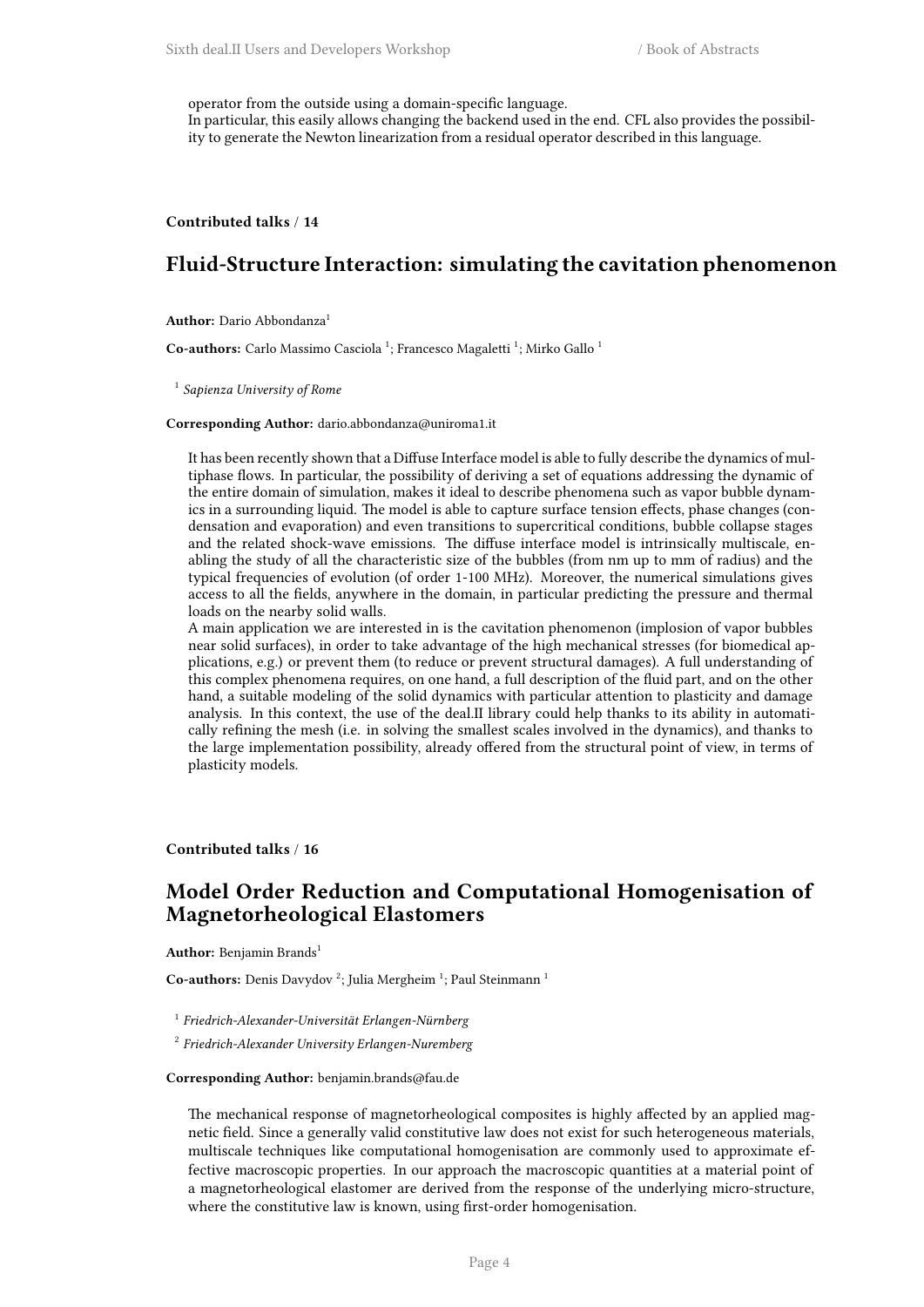The computational cost of this nested solution scheme known as the FE² method prohibits the simulation of complex macroscopic problems. To mitigate the computational bottleneck the FE models on the microscale are replaced by reduced-order models (ROMs). In projection-based ROM the governing equations are projected onto the reduced basis, which is an approximation of the solution manifold of the parametrised partial differential equations (pPDE). The reduced basis is commonly constructed using previously computed solutions of the pPDE, e.g. by applying proper orthogonal decomposition or the reduced basis method.

We will present our approach for the construction and computation of the reduced-order models on the microscale. Through various numerical examples the accuracy and time savings of the reduced models will be discussed.

#### <span id="page-8-0"></span>**Contributed talks** / **4**

## **Numerical (micro)aquarium using the deal.II library**

**Author:** Nicola Giuliani<sup>1</sup>

1 *SISSA*

#### **Corresponding Author:** ngiuliani@sissa.it

During the last 8 years the mathLab laboratory at SISSA has analysed the swimming mechanisms of micro-organisms (unicellular beings as protists, algae or bacteria) both from a theoretical and an experimental point view. In this work we present a way to derive an accurate and reliable numerical setting for the resolution of general swimming mechanism. Such a framework can be seen as a numerical microscope.

A general swimming motion (both for micro than macro organism) can be seen as a Fluid Structure Interaction problem.

Given the characteristic length-scale of the problem (100 microns at most) the fluid part of the problem is well described by the Stokes equations (in particular we use the Boundary Integral Equations for the Stokes system). For what concerns the structural part of the system the typical swimming mechanisms (flagellar movements, body deformations) involve large domain deformations which pose severe mesh quality problems to finite element or finite volume solvers, and make Boundary Element Method an ideal discretisation strategy for these FSI problems, requiring only the discretisation of the domain boundaries.

We present a series of tools that allows the resolution of swimming problem starting from the analysis of an experimental video. In particular we isolate the shape changes of the swimmer and we use this informations as input data to recover the rigid movements of the overall organism. We use an OpenSource 3D modelling tool (Blender) to generate the computational mesh and we use an efficient MPI parallel solver (based on deal.II) for Stokes problems exploiting a collocation Boundary Element Method. The BEMStokes library, released under LGPL license, solve both 2D and 3D problem and it is rigorously tested using continuous integration over more than 120 different test cases.

The resulting softwares constitutes what we call a "numerical aquarium" since it allows for an efficient and reliable study of complex swimming organisms complementing the analysis that can be obtained through a real microscope.

<span id="page-8-1"></span>**Keynotes** / **2**

## **Supports for GPU in deal.II**

**Author:** Bruno Turcksin<sup>1</sup>

<sup>1</sup> *ORNL*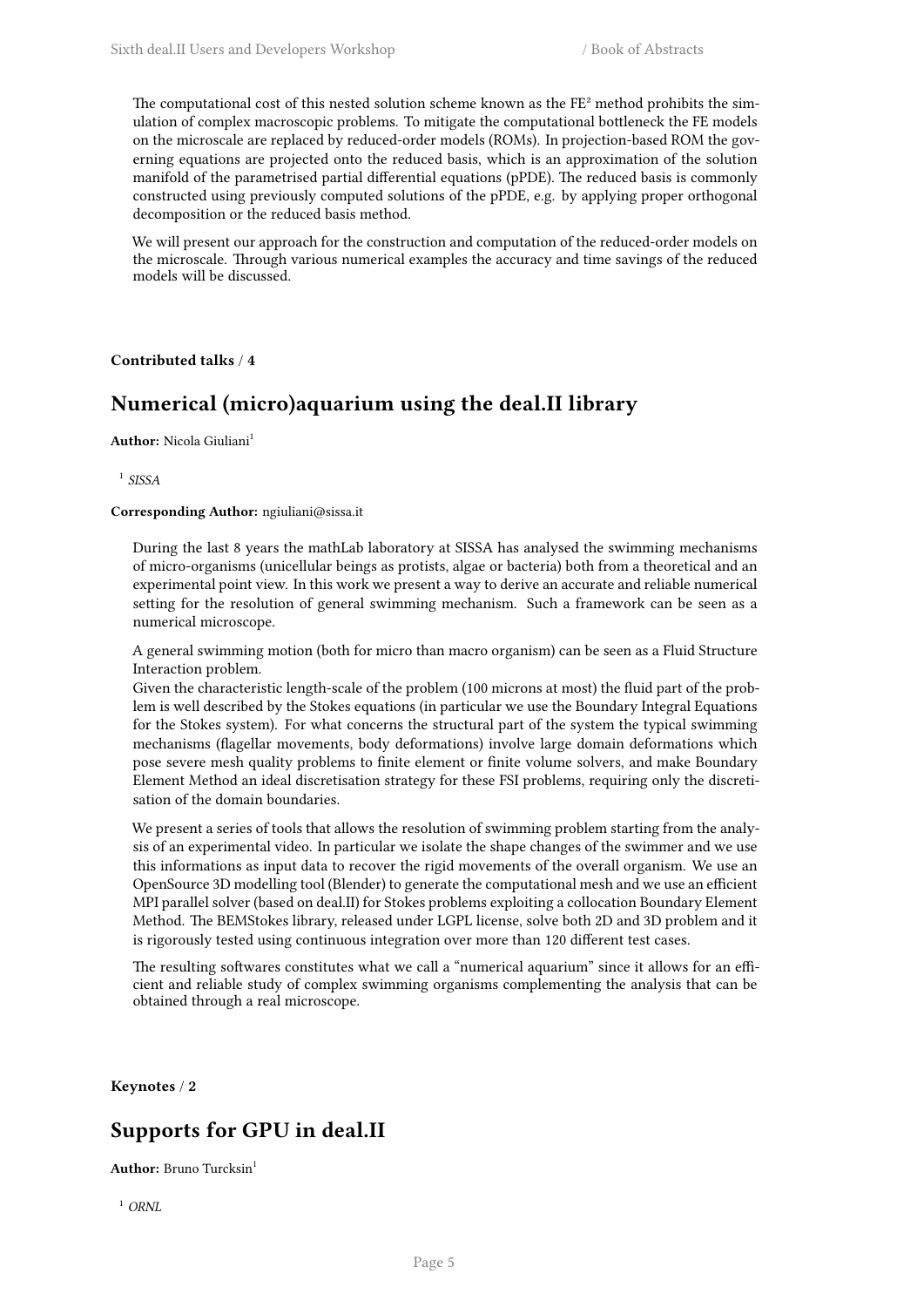#### **Corresponding Author:** bruno.turcksin@gmail.com

GPUs are extensively used in supercomputers both in Europe with Piz Daint and in the United States with Titan, Sierra, and Summit. The main reason is that they offer great floating points performance for a given power envelope. GPUs are also the de facto standard architectue for neural networks whose usage has been increasing quite rapidly in the last few years. It is therefore very advantageous if other applications can use the same infrastructure as the one used for AI. However, progamming on GPU is not the same as programming on CPU. GPUs offer a lot more parallelism but GPU cores are a lot less powerful than CPU cores.

In this talk, we will discuss how to use deal.II on GPUs for matrix-based and matrix-free applications. For matrix-based applications, we rely on cuSPARSE and cuSOLVER for operations on sparse matrices and for some solvers. Matrix-free methods rely on the fact that many modern codes are using Krylov methods as their solver of choice. These solvers do not require the matrix of the system but only the result of a sparse matrix-vector multiplication. This operation is memory bound both on CPU and GPU. Matrix-free methods reduce drastically the memory requirement and thus, allow for a better utilization of the hardware. Moreover, the extensive use of tensor products make these methods extremely interesting for high-order finite elements. High-order finite elements are attractive not only because of the convergence properties but also because they introduce structure even on unstructured meshes. Finally, the lesser memory requirement of matrix-free algorithms is very advantageous for GPUs since they do not have a lot of memory per core. We will show some results and discuss our path forward.

#### <span id="page-9-0"></span>**Keynotes** / **5**

## **Creative freedom for computational mesh generation in deal.II**

**Author:** Nicola Giuliani<sup>1</sup>

**Co-author:** Luca Heltai<sup>1</sup>

1 *SISSA*

#### **Corresponding Author:** ngiuliani@sissa.it

Many modern 3D modelling tools offer the possibility of creating complex geometries in a very straightforward way (what is usually called creative freedom). Such softwares are extensively used in computer graphics (video-gaming, animation studios) and they are able to produce smooth surfaces exploiting the subdivision surface modelling which was derived by Edwin Catmull and Jim Clark in 1978 as a generalisation of bi-cubic uniform B-spline surfaces to arbitrary topology. We believe that a bridge between such computer graphics techniques and scientific Finite Element computations can open new perspectives for the deal.II users community.

We present the possibility to use such tools to generate a complex geometry to be integrated as a computational mesh inside the deal.II library.

To demonstrate the possibilities of our approach we use Blender, an Open Source python based software which has emerged as one of the most successful 3D modelling tool. We believe that its success is due both to its outstanding possibilities and spreading, in particular we stress that Blender

- is Open Source software,
- allows for straightforward geometry creation using Graphic User Interface,
- is highly scriptable using a Python 3 based Text User Interface,
- has a large user community (tutorials, manuals, youtube channel, wikipedia).

We use the Open Asset Import Library (ASSIMP) to convert the standard Blender format into a deal.II geometry through the interface that is already inside the library. These passages allow deal.II users to generate complex three dimensional surfaces in a very controllable way.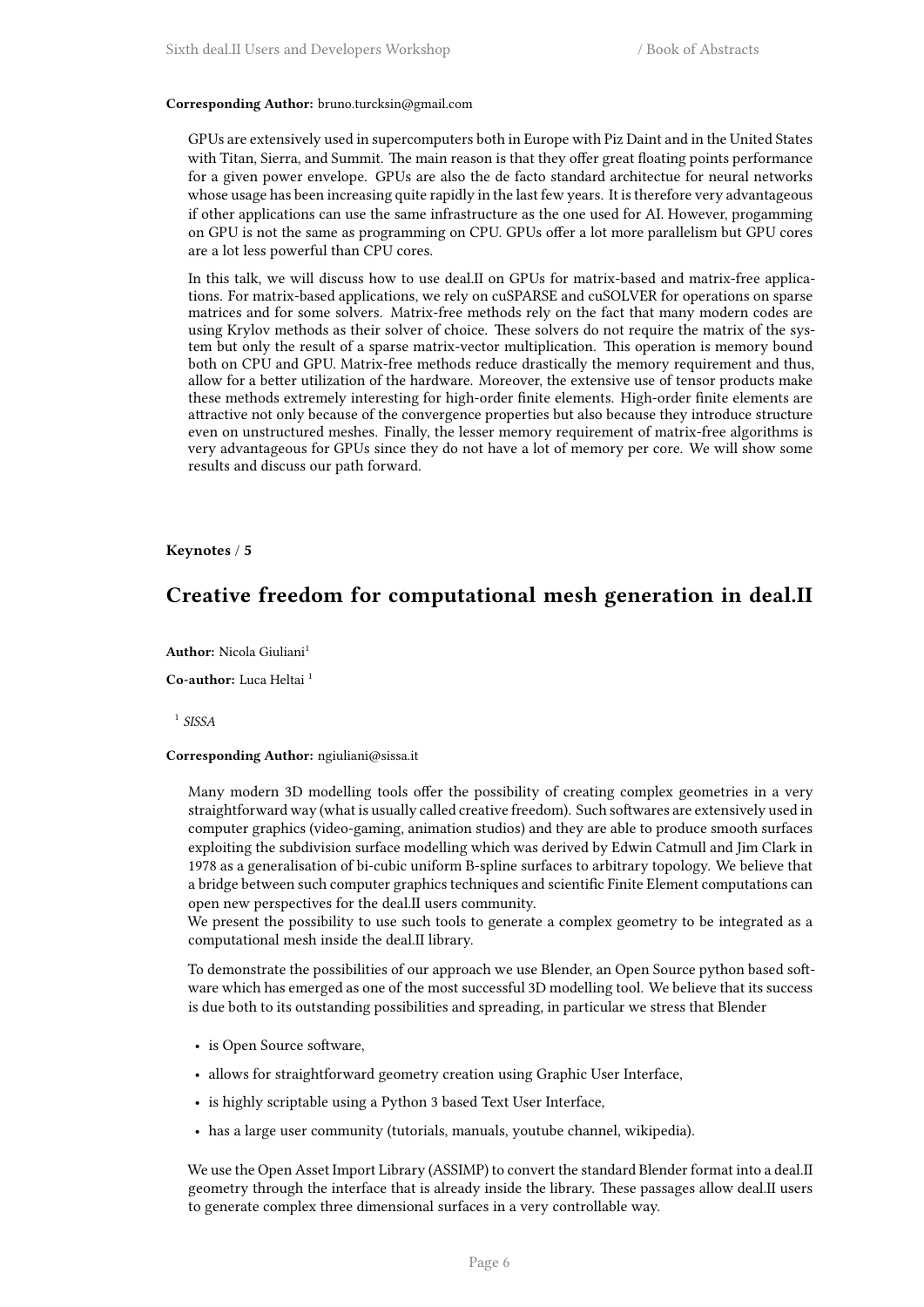We prove the capabilities of our approach in different framework varying from Boundary Element Method for Stokes flows, to the discretisation of surface operators on non trivial geometries.

<span id="page-10-0"></span>**Contributed talks** / **17**

## **Non matching grids in a distributed setting**

**Author:** Giovanni Alzetta<sup>1</sup>

**Co-author:** Luca Heltai <sup>1</sup>

1 *SISSA*

**Corresponding Author:** galzetta@sissa.it

I am beginning this talk with a quick recall of the general difficulties faced when using multiple grids on a distributed memory setting and some possible solutions.

As a model problem I am presenting briefly the Lagrange-multiplier method of step-60, where a harmonic equation with values prescribed at the boundary and on a sub-domain is solved, with a particular focus on the coupling matrix used. After discussing how a partial solution making use of bounding boxes was implemented in deal.II 9.0, I am discussing its current limitations and intended developements.

<span id="page-10-1"></span>**Contributed talks** / **19**

## **Multilevel solver for discontinuous viscosity Stokes problem**

**Author:** Michal Wichrowski<sup>1</sup>

1 *Instytut Podstawowych Problemów Techniki*

The goal of my work is to develop robust scalable solver for linear system arising from finite element discretization of Stokes problem with strongly variable viscosity. Such linear systems appear in fluid-structure problems.

Symmetric positive define problems with discontinuous coefficient can be solved effectively by multigrid preconditioned Krylov subspace methods. Here we extend this idea on saddle point problems by using multilevel preconditioned GMRes. The multilevel method developed by Breass and Sarazin and further refined by Zulehner is applied. A multigrid algorithm works on the saddle point problem by applying constrained smoother. The relaxation allows the iterative procedure to remain in divergence free subspace while smoothing out the error in both pressure and velocity. Similarly to other multilevel methods, the algorithm presented here does not require explicitly storing the matrix and thus, deal.II matrix-free framework can be used.

<span id="page-10-2"></span>**Contributed talks** / **9**

## **Fast Tensor Product Schwarz Smoothers**

Author: Julius Witte<sup>1</sup>

Co-authors: Daniel Arndt<sup>1</sup>; Guido Kanschat<sup>1</sup>

<sup>1</sup> *Heidelberg University*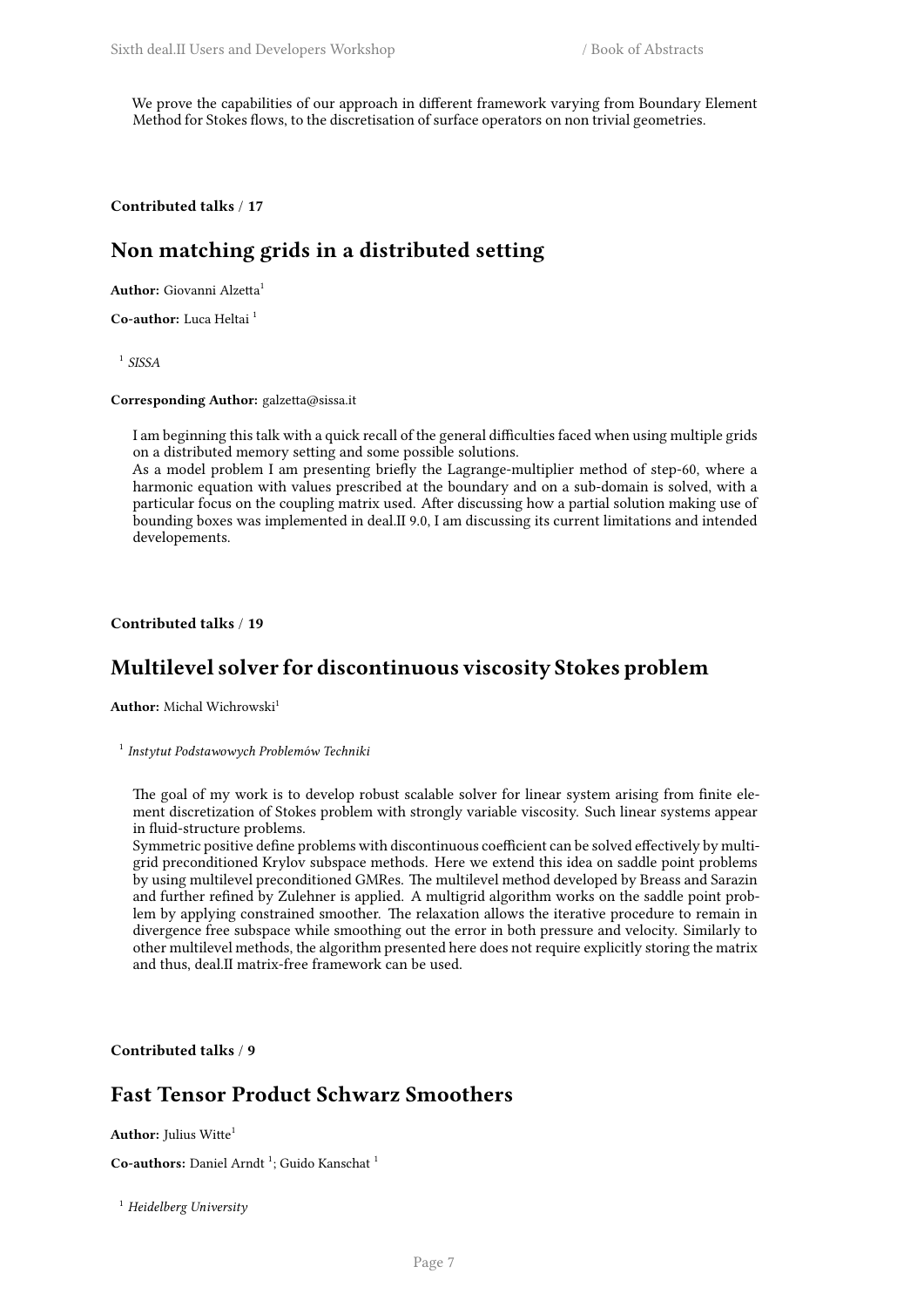#### **Corresponding Author:** julius.witte@iwr.uni-heidelberg.de

The goal of the ExaDG project is to provide efficient finite element solvers relying on deal.II's MatrixFree framework based on higher order DG methods. However, the matrix-free operators restrict the choice of preconditioners. A powerful tool is offered by a geometric multigrid algorithm having a favorable linear complexity. The quality of multigrid preconditioners is crucially dependent on the choice of the smoother. Overlapping Schwarz smoothers using local spaces supported on vertex patches were introduced by Arnold, Falk, and Winther and provide robust convergence in particular for divergence-constrained problems and almost incompressible elasticity. In classic finite element codes, the local stiffness matrices are extracted from the global system matrix. Therefore, such smoothers are expensive to compute and store, especially for higher order DG discretizations. Exploiting again the tensor product finite elements on the subproblem level offers a remedy to both and fits well into a matrix-free framework. Thus, we approximate the global bilinear form by separable problems in the smoother.

First, we show how to reduce the complexity of inverting and storing subspace problems by means of the fast diagonalization method. Second, a general tensor product setting is presented to illustrate the sum-factorization approaches used in finite element related matrix-vector products resulting from the global forward as well as local inverse problems. Finally, the efficiency of our proposed fast diagonalized Schwarz smoothers is underlined by numerical experiments and we close with a brief overview of future plans.

#### <span id="page-11-0"></span>**Keynotes** / **7**

## **Algorithms and data structures for matrix-free finite element operators with MPI-parallel sparse multi-vectors**

**Author:** Denis Davydov<sup>1</sup>

Co-authors: Martin Kronbichler<sup>2</sup>; Paul Steinmann<sup>1</sup>

1 *Friedrich-Alexander University Erlangen-Nuremberg*

2 *Technical University of Munich*

**Corresponding Author:** davydden@gmail.com

Traditional solution approaches for problems in quantum mechanics scale as  $\mathcal{O}(N^3)$ , where  $N$  is the number of electrons. Various methods have been proposed to address this issue and obtain linear scaling  $O(N)$ . One promising formulation is the direct minimization of energy. Such methods take advantage of physical localization of the solution, namely that the solution can be sought in terms of non-orthogonal orbitals with local support. This is often called the near-sightedness principle of matter.

In this talk we present numerically efficient implementation of sparse parallel vectors within the deal.II open-source finite element library suitable for matrix-free operator evaluation. Based on the a-priori chosen support for each vector, we develop algorithms and data structures to perform (i) matrix-free sparse matrix multi-vector products (SpMM) (ii) projection of an operator onto a sparse sub-space (inner products) (iii) post-multiplication with a matrix. Strong and weak scaling results are reported for a typical benchmark problem using quadratic and quartic finite element bases.

#### <span id="page-11-1"></span>**Keynotes** / **6**

## **Numerical Approximation of the Integral Fractional Laplacian**

Author: Wenyu Lei<sup>1</sup>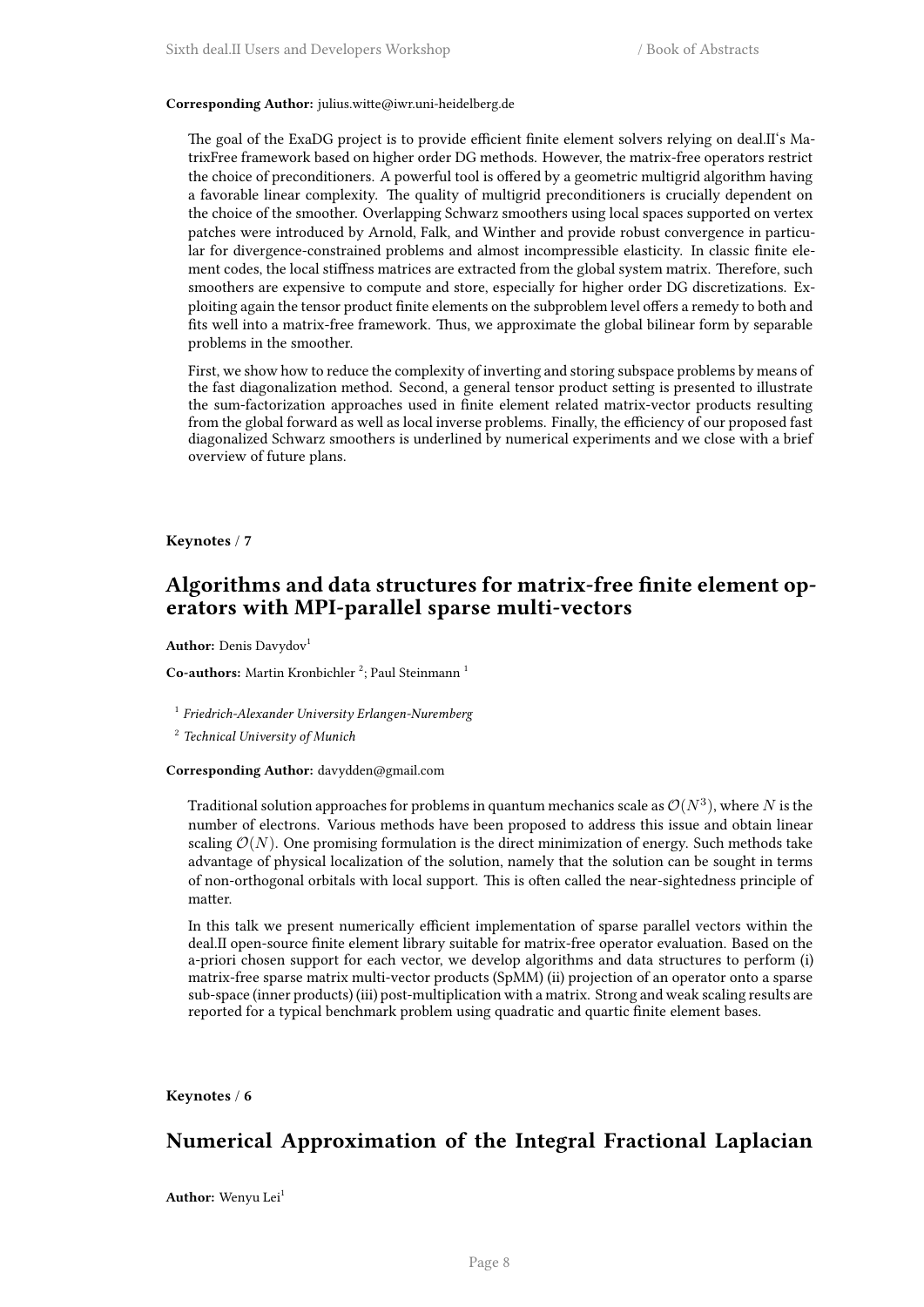1 *Texas A&M University*

#### **Corresponding Author:** wenyu@math.tamu.edu

In this talk, we propose a new nonconforming finite element algorithm to approximate a linear problem involving the integral fractional Laplacian. The method is based on the Dunford-Taylor integral representation of the bilinear form corresponding to the variational formulation. We obtain the approximated solution using the deal.II finite element library with a non-uniform mesh setting. Finally, as an application, we consider an obstacle problem involving the integral fractional Laplacian and several numerical simulations are also provided.

<span id="page-12-0"></span>**Contributed talks** / **21**

## **deal.II interface with CAD date structures: description, results and open issues**

Author: Andrea Mola<sup>1</sup>

1 *SISSA*

To exploit the automated mesh generation and adaptive refinement capabilities offered by deal.II, the user must provide its program with a suitable description of the domain geometry. In particular, it is fundamental that the geometries of boundary and internal surfaces are available to the triangulation so that the nodes generated across each mesh refinement are placed onto such surfaces, in a way that preserves mesh quality. This task is currently carried out by the manifold classes. A wide variety of manifold descriptors for the most common analytical geometries is available in the library. Along with such useful instruments, a set of manifold descriptors which import and interrogate CAD files has been implemented to treat also arbitrary geometries. All such manifolds are based on wrappers of functions contained in the OpenCASCADE library, that are included in the corresponding deal.II namespace. This contribution will discuss such manifold descriptors and their working principles, mentioning relevant details of their implementation and providing examples and results of their applications. The discussion will then move to a series of open issues which currently limit the OpenCASCADE manifolds computational efficiency.

<span id="page-12-1"></span>**Keynotes** / **12**

## **An overview of some new features of deal.II 9.0**

**Author:** Luca Heltai<sup>1</sup>

1 *SISSA*

**Corresponding Author:** luca.heltai@sissa.it

Version 9.0.0 of the deal.II library offers many new features and interfaces with several new external libraries.

In this talk I will provide an overview of some of the new features that I have contributed in adding to the library, including (in no particular order)

- Improved support for curved geometries
- Non-standard quadrature rules
- Improved support for user-defined run-time parameters
- Support for GMSH